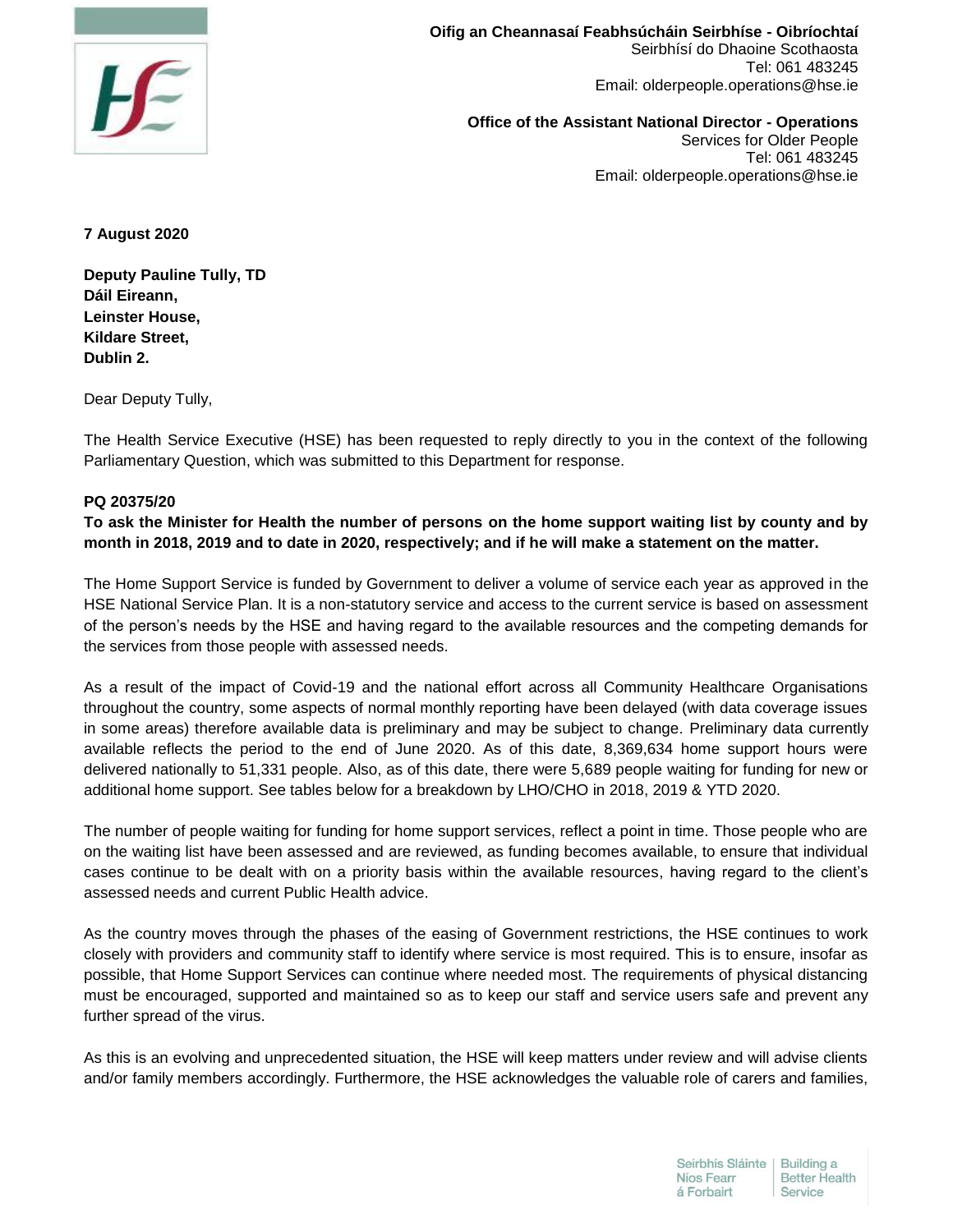home support workers and providers across the services in supporting older people and their care groups throughout this challenging period.

Yours sincerely

Sandra \_\_\_\_\_\_\_\_\_\_\_\_\_\_\_\_\_\_\_\_\_\_\_\_\_\_\_\_\_

**Sandra Tuohy Assistant National Director Services for Older People – Operations**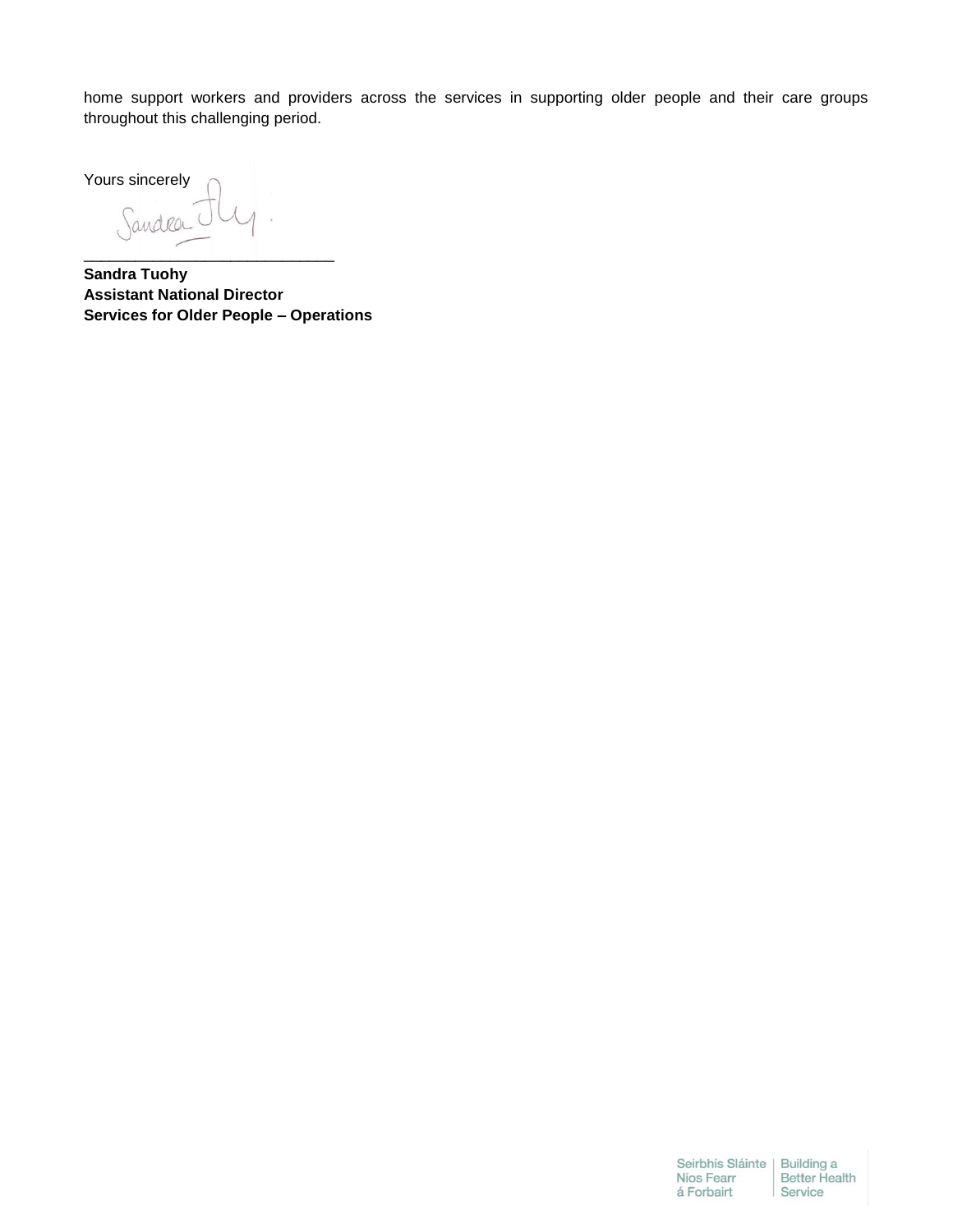## **Table 1 – Home Support Waiting List – June 2020 YTD** *(Preliminary Data)*

|                  |              | <b>LHO</b>                    | <b>Jan 20</b> | Feb 20       | <b>Mar 20</b> | <b>Apr 20</b> | May 20       | <b>Jun 20</b> |
|------------------|--------------|-------------------------------|---------------|--------------|---------------|---------------|--------------|---------------|
|                  |              | <b>National Total</b>         | 7,907         | 7,827        | 7,295         | 6,784         | 6,130        | 5,689         |
|                  |              | Cavan Monaghan                | 206           | 217          | 215           | 191           | 152          | 82            |
|                  |              | Donegal                       | 272           | 264          | 213           | 217           | 192          | 167           |
| CHO              | <b>Hours</b> | Sligo Leitrim                 | 14            | $\mathbf{0}$ | 0             | 0             | 0            | $\mathbf 0$   |
|                  |              | Total                         | 492           | 481          | 428           | 408           | 344          | 249           |
|                  |              | Galway                        | 171           | 174          | 169           | 155           | 143          | 117           |
| CH <sub>O2</sub> | <b>Hours</b> | Mayo                          | 267           | 255          | 250           | 248           | 245          | 244           |
|                  |              | Roscommon                     | 74            | 72           | 65            | 62            | 61           | 59            |
|                  |              | Total                         | 512           | 501          | 484           | 465           | 449          | 420           |
|                  |              | Clare                         | 556           | 535          | 493           | 317           | 297          | 326           |
|                  |              | Limerick                      | 284           | 276          | 275           | 253           | 250          | 239           |
| CHO <sub>3</sub> | <b>Hours</b> | North Tipperary East Limerick | 123           | 108          | 101           | 106           | 107          | 118           |
|                  |              | Total                         | 963           | 919          | 869           | 676           | 654          | 683           |
|                  |              | Kerry                         | 46            | 65           | 78            | 89            | 73           | 56            |
|                  |              | North Cork                    | 55            | 47           | 47            | 55            | 59           | 55            |
| CHO <sub>4</sub> | <b>Hours</b> | North Lee                     | 211           | 227          | 221           | 170           | 178          | 115           |
|                  |              | South Lee                     | 192           | 181          | 159           | 198           | 189          | 170           |
|                  |              | West Cork                     | 210           | 207          | 199           | 211           | 177          | 172           |
|                  |              | <b>Total</b>                  | 714           | 727          | 704           | 723           | 676          | 568           |
|                  |              | Carlow Kilkenny               | 78            | 78           | 24            | 24            | 21           | 0             |
|                  | <b>Hours</b> | South Tipperary               | 53            | $\mathbf 0$  | 0             | 0             | $\mathbf{0}$ | $\mathbf 0$   |
| CHO <sub>5</sub> |              | Waterford                     | 266           | 311          | 313           | 176           | 294          | 262           |
|                  |              | Wex ford                      | 990           | 944          | 949           | 938           | 867          | 790           |
|                  |              | <b>Total</b>                  | 1,387         | 1,333        | 1,286         | 1,138         | 1,182        | 1,052         |
| CHO <sub>6</sub> | Hours        | Dublin South East             | 1             | $\mathbf{0}$ | 0             | 1             | 0            | 0             |
|                  |              | Dun Laoghaire                 | $\mathbf{0}$  | $\mathbf 0$  | 0             | 0             | 0            | 0             |
|                  |              | Wicklow                       | 0             | 0            | 0             | 0             | 0            | 0             |
|                  |              | Total                         | 1             | 0            | 0             | 1             | 0            | 0             |
|                  | <b>Hours</b> | Dublin South City             | 270           | 296          | 232           | 252           | 252          | 328           |
|                  |              | Dublin South West             | 300           | 314          | 239           | 245           | 245          | 344           |
| <b>CHO7</b>      |              | Dublin West                   | 230           | 231          | 205           | 211           | 212          | 273           |
|                  |              | Kildare West Wicklow          | 281           | 299          | 239           | 254           | 269          | 287           |
|                  |              | Total                         | 1,081         | 1,140        | 915           | 962           | 978          | 1,232         |
|                  |              | Laois Offaly                  | 121           | 119          | 112           | 109           | 99           | 94            |
|                  | Hours        | Longford Westmeath            | 115           | 97           | 99            | 91            | 89           | 74            |
| CHO <sub>8</sub> |              | Louth                         | 221           | 191          | 190           | 185           | 108          | 121           |
|                  |              | Meath                         | 524           | 535          | 553           | 514           | 460          | 302           |
|                  |              | Total                         | 981           | 942          | 954           | 899           | 756          | 591           |
|                  |              | Dublin North                  | 726           | 688          | 560           | 499           | 249          | 123           |
| CHO <sub>9</sub> | <b>Hours</b> | Dublin North Central          | 100           | 101          | 119           | 117           | 117          | 102           |
|                  |              | Dublin North West             | 950           | 995          | 976           | 896           | 725          | 669           |
|                  |              | Total                         | 1,776         | 1,784        | 1,655         | 1,512         | 1,091        | 894           |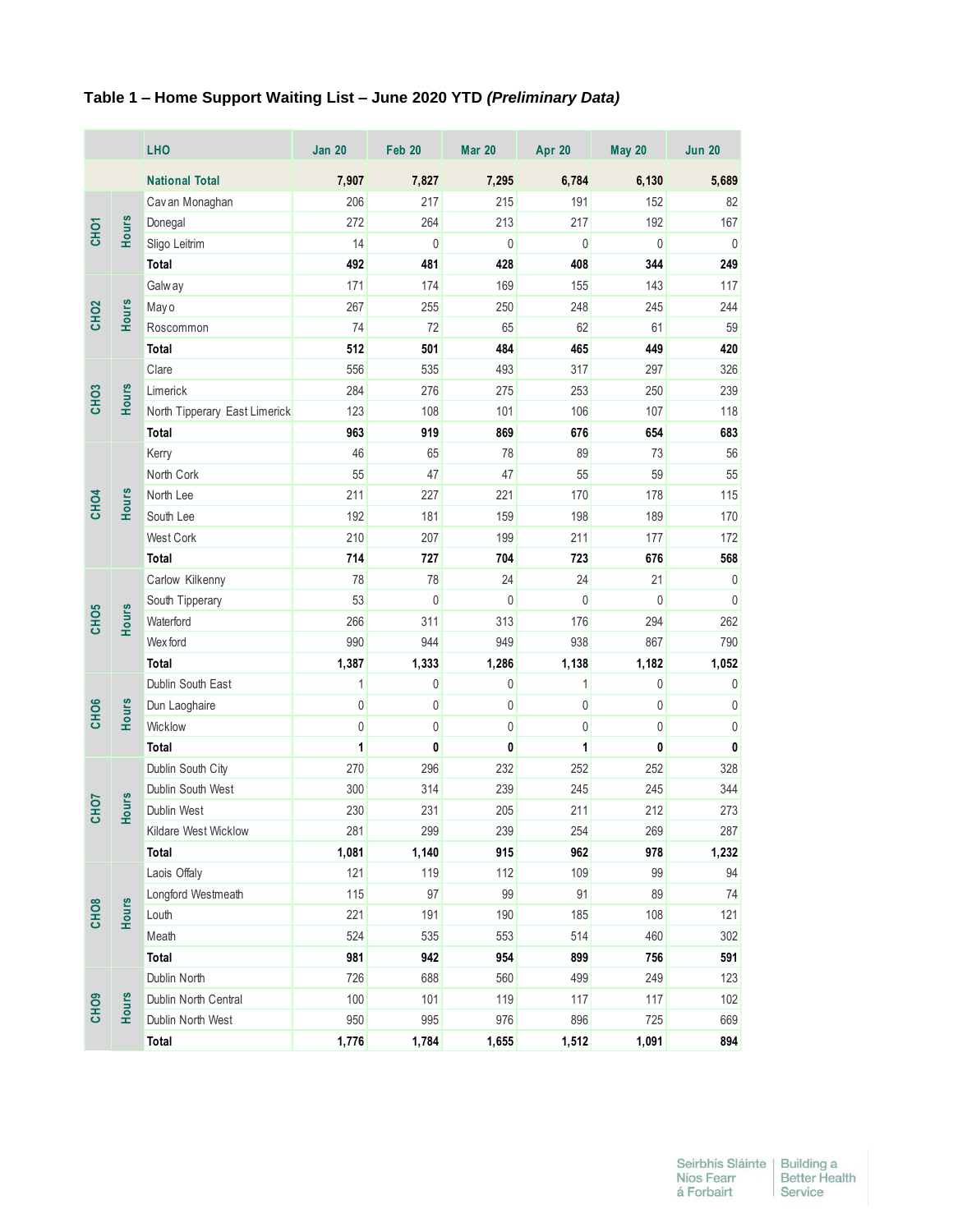## **Table 2 – Home Support Waiting List – January to December 2019**

|                  |              | Table 2 - Home Support Waiting List - January to December 2019 |                     |               |               |                |               |                |                |               |                |               |                |               |
|------------------|--------------|----------------------------------------------------------------|---------------------|---------------|---------------|----------------|---------------|----------------|----------------|---------------|----------------|---------------|----------------|---------------|
|                  |              | <b>LHO</b>                                                     | <b>Jan 19</b>       | <b>Feb 19</b> | <b>Mar 19</b> | <b>Apr 19</b>  | <b>May 19</b> | June 19        | July 19        | <b>Aug 19</b> | Sept 19        | <b>Oct 19</b> | <b>Nov 19</b>  | <b>Dec 19</b> |
|                  |              | <b>National Total</b>                                          | 6,087               | 6,048         | 6,238         | 6,310          | 6,819         | 7,217          | 7,346          | 7,255         | 7,669          | 7,791         | 7,619          | 7,819         |
|                  |              | Cav an Monaghan                                                | 234                 | 247           | 253           | 268            | 320           | 311            | 326            | 321           | 320            | 303           | 260            | 274           |
| Hours<br>CHO     |              | Donegal                                                        | 218                 | 182           | 161           | 177            | 192           | 202            | 226            | 246           | 269            | 286           | 231            | 249           |
|                  |              | Sligo Leitrim                                                  | 126                 | 104           | 105           | 207            | 230           | 230            | 227            | 226           | 199            | 160           | 74             | 25            |
|                  |              | <b>Total</b>                                                   | 578                 | 533           | 519           | 652            | 742           | 743            | 779            | 793           | 788            | 749           | 565            | 548           |
|                  |              | <b>Galway</b>                                                  | 338                 | 319           | 307           | 295            | 285           | 279            | 278            | 258           | 242            | 227           | 186            | 176           |
|                  |              | May o                                                          | 354                 | 327           | 334           | 327            | 341           | 329            | 339            | 343           | 348            | 317           | 299            | 280           |
| CHO <sub>2</sub> | Hours        | Roscommon                                                      | 154                 | 150           | 147           | 152            | 153           | 157            | 160            | 157           | 160            | 138           | 111            | 95            |
|                  |              | Total                                                          | 846                 | 796           | 788           | 774            | 779           | 765            | 777            | 758           | 750            | 682           | 596            | 551           |
|                  |              | Clare                                                          | 315                 | 346           | 381           | 390            | 398           | 477            | 538            | 553           | 537            | 526           | 515            | 554           |
| <b>CHO3</b>      | <b>Hours</b> | Limerick                                                       | 87                  | 82            | 85            | 95             | 76            | 132            | 153            | 158           | 248            | 335           | 329            | 352           |
|                  |              | North Tipperary East Limerick                                  | 5                   | 20            | 17            | 19             | 49            | 59             | 61             | 64            | 81             | 97            | 139            | 104           |
|                  |              | <b>Total</b>                                                   | 407                 | 448           | 483           | 504            | 523           | 668            | 752            | 775           | 866            | 958           | 983            | 1,010         |
|                  |              | Kerry                                                          | $\mathsf 0$         | $\mathbf 0$   | $\mathsf 0$   | 14             | 30            | 72             | 91             | 64            | 48             | 43            | 43             | 53            |
| <b>CHO4</b>      |              | North Cork                                                     | $\mathsf{O}\xspace$ | $\mathsf 0$   | $\mathsf 0$   | 3              | 24            | 29             | 37             | 50            | 47             | 47            | 37             | 46            |
|                  | <b>Hours</b> | North Lee                                                      | $\mathsf{O}\xspace$ | $\mathsf 0$   | $\mathbf 0$   | $\mathbf 0$    | 13            | 56             | 92             | 105           | 116            | 131           | 176            | 169           |
|                  |              | South Lee                                                      | 15                  | 20            | 27            | 29             | 94            | 73             | 88             | 96            | 70             | 84            | 76             | 176           |
|                  |              | West Cork                                                      | 69                  | 82            | 92            | 85             | 125           | 129            | 148            | 176           | 173            | 188           | 190            | 191           |
|                  |              | <b>Total</b>                                                   | 84                  | 102           | 119           | 131            | 286           | 359            | 456            | 491           | 454            | 493           | 522            | 635           |
|                  |              | Carlow Kilkenny                                                | 28                  | $\mathbf 0$   | $\mathsf 0$   | $\mathbf 0$    | $\mathbf 0$   | $\mathbf 0$    | $\overline{0}$ | $\mathbf 0$   | $\mathbf 0$    | $\mathbf 0$   | $\mathbf 0$    | $\Omega$      |
|                  |              | South Tipperary                                                | $\mathsf 0$         | $\mathbf 0$   | $\mathsf 0$   | $\mathsf 0$    | 49            | 59             | 87             | 92            | 132            | 103           | 74             | 64            |
| CHO <sub>5</sub> | <b>Hours</b> | Waterford                                                      | 48                  | 31            | 31            | 44             | 79            | 100            | 124            | 174           | 211            | 244           | 263            | 285           |
|                  |              | Wex ford                                                       | 554                 | 506           | 579           | 562            | 640           | 690            | 753            | 746           | 794            | 874           | 840            | 923           |
|                  |              | <b>Total</b>                                                   | 630                 | 537           | 610           | 606            | 768           | 849            | 964            | 1,012         | 1,137          | 1,221         | 1,177          | 1,272         |
|                  |              | Dublin South East                                              | $\mathsf 0$         | $\mathbf 0$   | $\mathsf 0$   | $\overline{1}$ | $\mathbf 0$   | $\mathbf 0$    | $\overline{0}$ | 0             | $\overline{0}$ | $\mathbf 0$   | $\overline{0}$ | $\mathbf 0$   |
| CHO <sub>6</sub> | Hours        | Dun Laoghaire                                                  | $\mathbf 0$         | $\mathbf 0$   | $\mathsf 0$   | $\mathbf 0$    | $\mathbf 0$   | $\overline{0}$ | $\overline{0}$ | $\mathbf 0$   | $\overline{0}$ | $\mathbf 0$   | $\mathbf 0$    | $\Omega$      |
|                  |              | Wicklow                                                        | 184                 | 180           | 196           | 191            | 208           | 204            | 129            | 82            | 80             | 23            | 34             | 9             |
|                  |              | <b>Total</b>                                                   | 184                 | 180           | 196           | 192            | 208           | 204            | 129            | 82            | 80             | 23            | 34             | 9             |
|                  |              | Dublin South City                                              | 306                 | 334           | 336           | 301            | 297           | 300            | 239            | 209           | 225            | 260           | 260            | 282           |
| Hours<br>CHOT    |              | Dublin South West                                              | 299                 | 274           | 236           | 259            | 237           | 250            | 221            | 200           | 229            | 230           | 252            | 258           |
|                  |              | Dublin West                                                    | 286                 | 306           | 278           | 276            | 267           | 271            | 188            | 180           | 185            | 195           | 214            | 210           |
|                  |              | Kildare West Wicklow                                           | 333                 | 340           | 326           | 274            | 279           | 275            | 279            | 236           | 257            | 254           | 252            | 249           |
|                  |              | <b>Total</b>                                                   | 1,224               | 1,254         | 1,176         | 1,110          | 1,080         | 1,096          | 927            | 825           | 896            | 939           | 978            | 999           |
| CHO <sub>8</sub> |              | Laois Offaly                                                   | 278                 | 369           | 369           | 323            | 305           | 314            | 192            | 184           | 159            | 138           | 163            | 123           |
|                  |              | Longford Westmeath                                             | 11                  | 16            | 9             | 11             | 11            | $\overline{7}$ | 13             | 14            | 42             | 92            | 92             | 108           |
|                  | Hours        | Louth                                                          | $\mathbf 0$         | $\mathbf 0$   | $\mathbf 0$   | $\mathbf 0$    | $\mathbf 0$   | $\overline{0}$ | 62             | 88            | 148            | 161           | 186            | 206           |
|                  |              | Meath                                                          | 123                 | 108           | 164           | 194            | 207           | 239            | 321            | 370           | 402            | 454           | 451            | 465           |
|                  |              | <b>Total</b>                                                   | 412                 | 493           | 542           | 528            | 523           | 560            | 588            | 656           | 751            | 845           | 892            | 902           |
|                  |              | Dublin North                                                   | 742                 | 758           | 834           | 847            | 863           | 899            | 877            | 818           | 839            | 799           | 821            | 846           |
| CHO <sub>9</sub> | <b>Hours</b> | Dublin North Central                                           | 263                 | 228           | 214           | 212            | 251           | 227            | 226            | 198           | 247            | 196           | 152            | 138           |
|                  |              | Dublin North West                                              | 717                 | 719           | 757           | 754            | 796           | 847            | 871            | 847           | 861            | 886           | 899            | 909           |
|                  |              | <b>Total</b>                                                   | 1,722               | 1,705         | 1,805         | 1,813          | 1,910         | 1,973          | 1,974          | 1,863         | 1,947          | 1,881         | 1,872          | 1,893         |

| Seirbhís Sláinte | Building a           |
|------------------|----------------------|
| Níos Fearr       | <b>Better Health</b> |
| á Forbairt       | Service              |